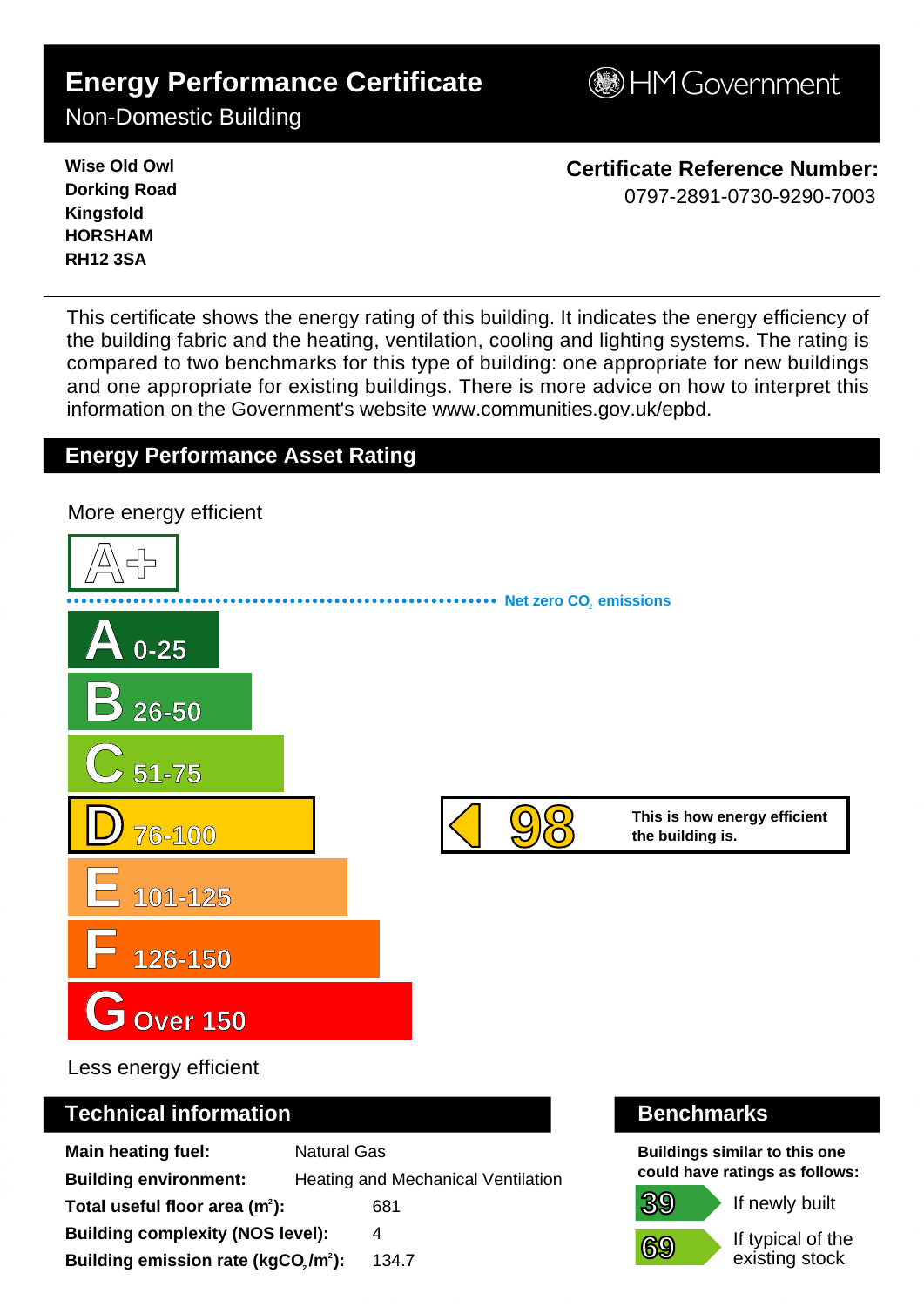#### **Administrative information**

|                                  | This is an Energy Performance Certificate as defined in SI2007:991 as amended                                 |
|----------------------------------|---------------------------------------------------------------------------------------------------------------|
| <b>Assessment Software:</b>      | Virtual Environment v6.1.1 using calculation engine SBEM v3.5.a.0                                             |
| <b>Property Reference:</b>       | 770278710000                                                                                                  |
| <b>Assessor Name:</b>            | Steven John McLean                                                                                            |
| <b>Assessor Number:</b>          | LCEA016918                                                                                                    |
| <b>Accreditation Scheme:</b>     | <b>CIBSE Certification Ltd</b>                                                                                |
| <b>Employer/Trading Name:</b>    | Low Energy Design Ltd                                                                                         |
| <b>Employer/Trading Address:</b> | 25 Hazledene Meads, Brighton, East Sussex, BN1 5LR                                                            |
| <b>Issue Date:</b>               | 22 Nov 2010                                                                                                   |
| <b>Valid Until:</b>              | 21 Nov 2020 (unless superseded by a later certificate)                                                        |
| <b>Related Party Disclosure:</b> | Not related to the owner                                                                                      |
|                                  | Recommendations for improving the property are contained in Report Reference Number: 9290-7927-0400-1970-8074 |

#### **If you have a complaint or wish to confirm that the certificate is genuine**

Details of the assessor and the relevant accreditation scheme are on the certificate. You can get contact details of the accreditation scheme from the Government's website a[t www.communities.gov.uk/epbd,](http://www.communities.gov.uk/epbd) together with details of the procedures for confirming authenticity of a certificate and for making a complaint.



For advice on how to take action and to find out about technical and financial assistance schemes to help make buildings more energy efficient visit **[www.carbontrust.co.uk](http://www.carbontrust.co.uk)** or call us on **0800 085 2005**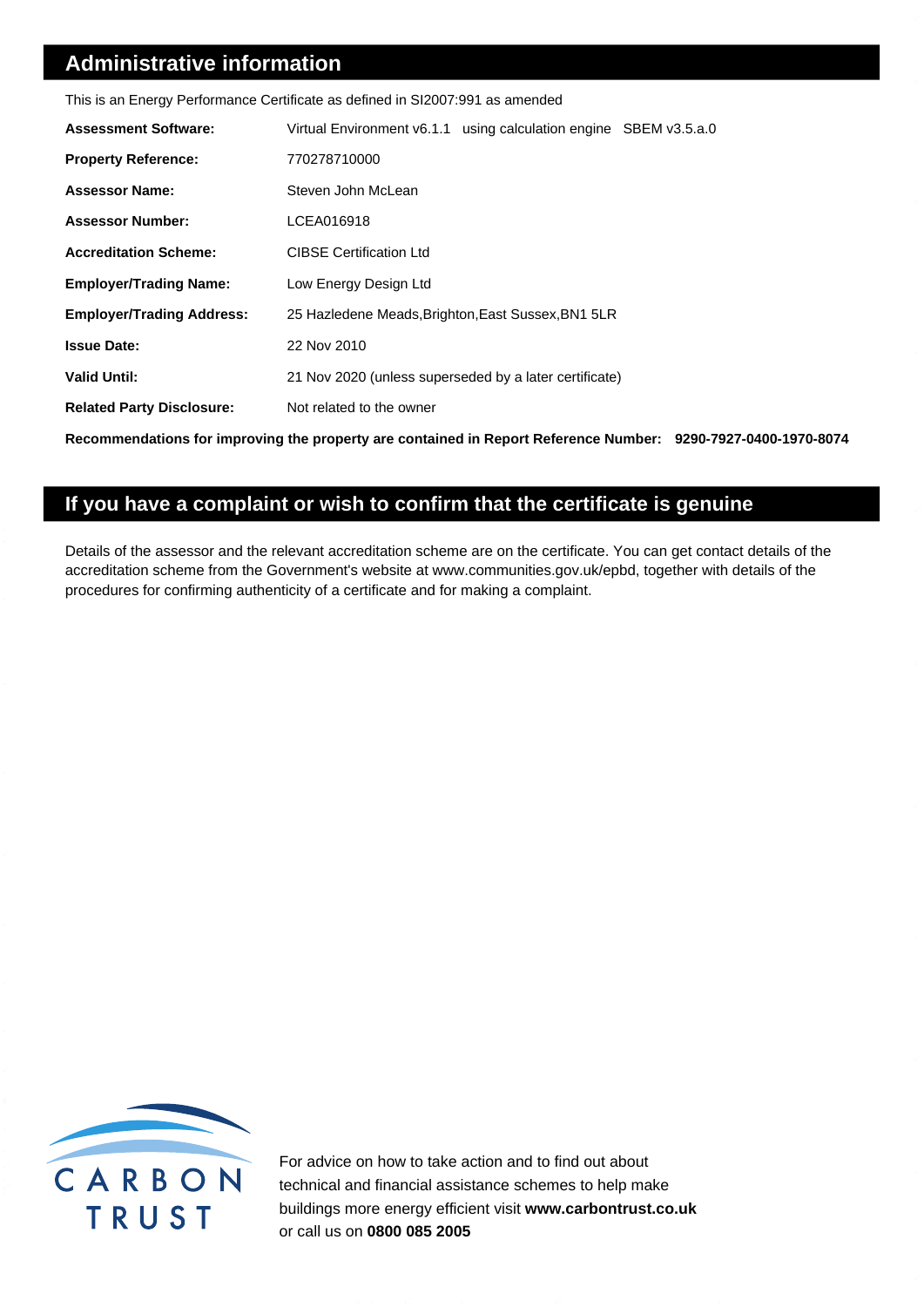# **Recommendation Report**

HM Government

# **Report Reference Number: 9290-7927-0400-1970-8074**

Wise Old Owl Dorking Road Kingsfold HORSHAM RH12 3SA

Building Type(s): Restaurant/public house

| <b>ADMINISTRATIVE INFORMATION</b>                                                                                    |                                                                      |  |
|----------------------------------------------------------------------------------------------------------------------|----------------------------------------------------------------------|--|
| <b>Issue Date:</b>                                                                                                   | 22 Nov 2010                                                          |  |
| <b>Valid Until:</b>                                                                                                  | 21 Nov 2020 (*)                                                      |  |
| Total Useful Floor Area $(m2)$ :                                                                                     | 681                                                                  |  |
| <b>Calculation Tool Used:</b>                                                                                        | Virtual Environment v6.1.1 using<br>calculation engine SBEM v3.5.a.0 |  |
| <b>Property Reference:</b>                                                                                           | 770278710000                                                         |  |
| Energy Performance Certificate for the property is contained in<br>Report Reference Number: 0797-2891-0730-9290-7003 |                                                                      |  |

| <b>ENERGY ASSESSOR DETAILS</b>   |                                                       |  |
|----------------------------------|-------------------------------------------------------|--|
| <b>Assessor Name:</b>            | Steven John McLean                                    |  |
| <b>Employer/Trading Name:</b>    | Low Energy Design Ltd                                 |  |
| <b>Employer/Trading Address:</b> | 25 Hazledene Meads, Brighton, East<br>Sussex, BN1 5LR |  |
| <b>Assessor Number:</b>          | LCEA016918                                            |  |
| Accreditation scheme:            | <b>CIBSE Certification Ltd</b>                        |  |
| <b>Related Party Disclosure:</b> | Not related to the owner                              |  |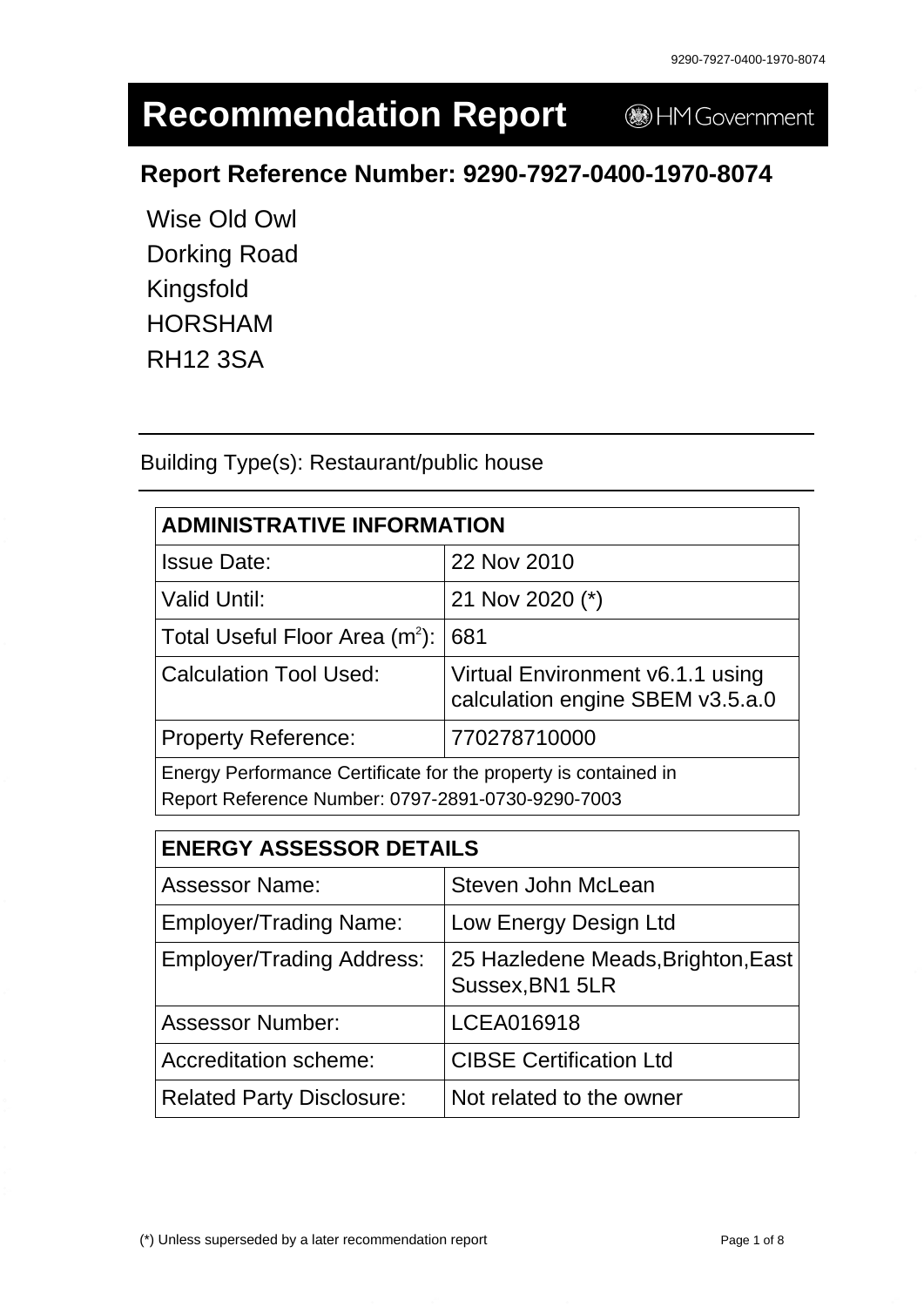# **Table of Contents**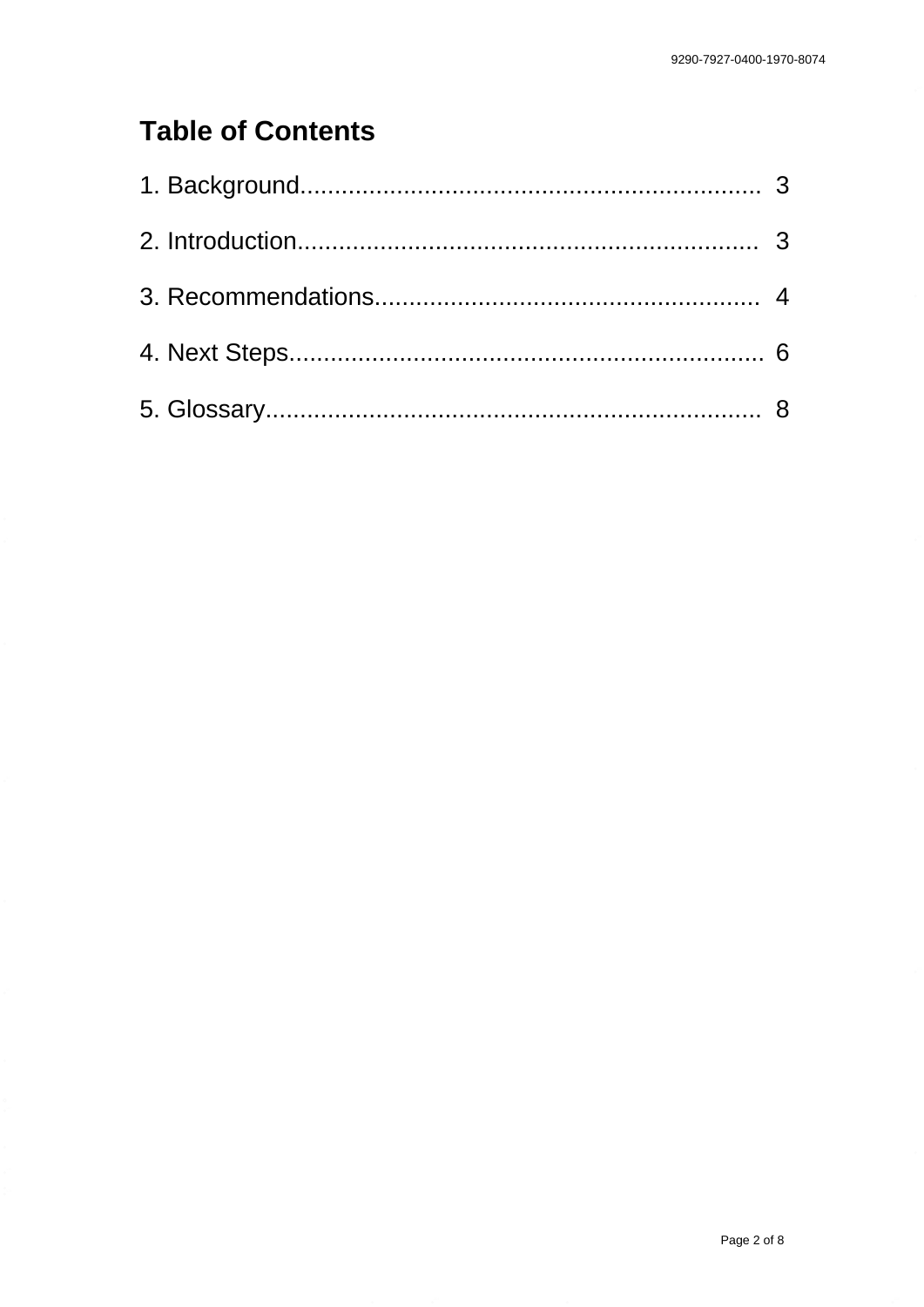#### **1. Background**

Statutory Instrument 2007 No. 991, The Energy Performance of Buildings (Certificates and Inspections) (England and Wales) Regulations 2007, as amended, transposes the requirements of Articles 7.2 and 7.3 of the Energy Performance of Buildings Directive 2002/91/EC.

This report is a Recommendation Report as required under regulations 16(2)(a) and 19 of the Statutory Instrument SI 2007:991.

This section provides general information regarding the building:

| Total Useful Floor Area (m <sup>2</sup> ): | 681                                |
|--------------------------------------------|------------------------------------|
| <b>Building Environment:</b>               | Heating and Mechanical Ventilation |

#### **2. Introduction**

This Recommendation Report was produced in line with the Government's approved methodology and is based on calculation tool Virtual Environment v6.1.1 using calculation engine SBEM v3.5.a.0 .

In accordance with Government's current guidance, the Energy Assessor did undertake a walk around survey of the building prior to producing this Recommendation Report.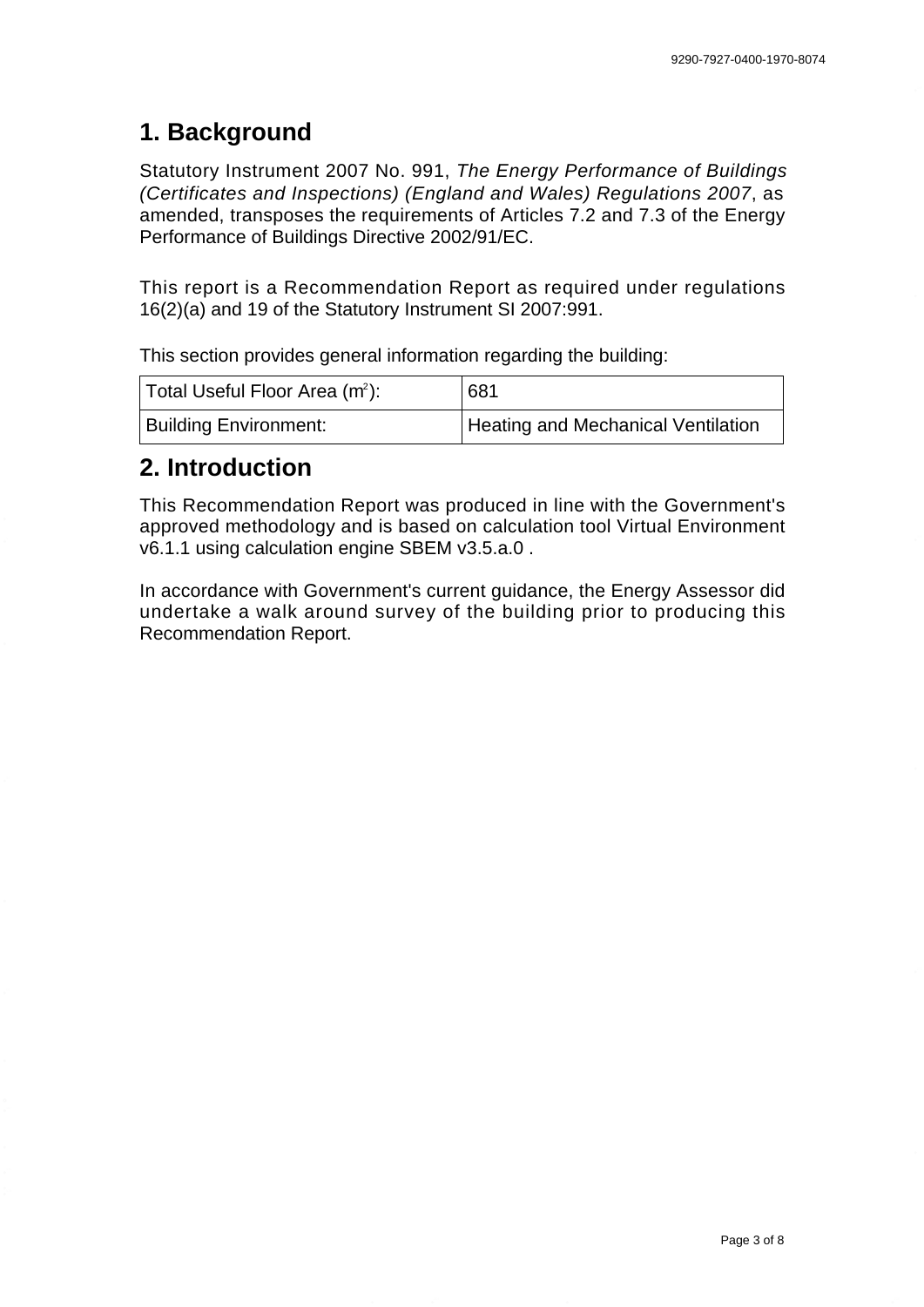## **3. Recommendations**

The following sections list recommendations selected by the energy assessor for the improvement of the energy performance of the building. The recommendations are listed under four headings: short payback, medium payback, long payback, and other measures.

#### **a) Recommendations with a short payback**

This section lists recommendations with a payback of less than 3 years:

| <b>Recommendation</b>                                                                                                                                                                            | <b>Potential</b><br>impact |
|--------------------------------------------------------------------------------------------------------------------------------------------------------------------------------------------------|----------------------------|
| Add time control to heating system.                                                                                                                                                              | <b>LOW</b>                 |
| Some spaces have a significant risk of overheating.<br>Consider solar control measures such as the application of<br>reflective coating or shading devices to windows.                           | <b>MEDIUM</b>              |
| Consider replacing heating boiler plant with high efficiency<br>type.                                                                                                                            | <b>HIGH</b>                |
| Add optimum start/stop to the heating system.                                                                                                                                                    | <b>MEDIUM</b>              |
| The default heat generator efficiency is chosen. It is<br>recommended that the heat generator system be<br>investigated to gain an understanding of its efficiency and<br>possible improvements. | <b>HIGH</b>                |

#### **b) Recommendations with a medium payback**

This section lists recommendations with a payback of between 3 and 7 years:

| <b>Recommendation</b>                                                                                     | <b>Potential</b><br>impact |
|-----------------------------------------------------------------------------------------------------------|----------------------------|
| Some walls have uninsulated cavities - introduce cavity wall<br>insulation.                               | <b>MEDIUM</b>              |
| Add weather compensation controls to heating system.                                                      | <b>MEDIUM</b>              |
| Add local time control to heating system.                                                                 | <b>MEDIUM</b>              |
| Consider replacing heating boiler plant with a condensing<br>type.                                        | <b>HIGH</b>                |
| Carry out a pressure test, identify and treat identified air<br>leakage. Enter result in EPC calculation. | <b>MEDIUM</b>              |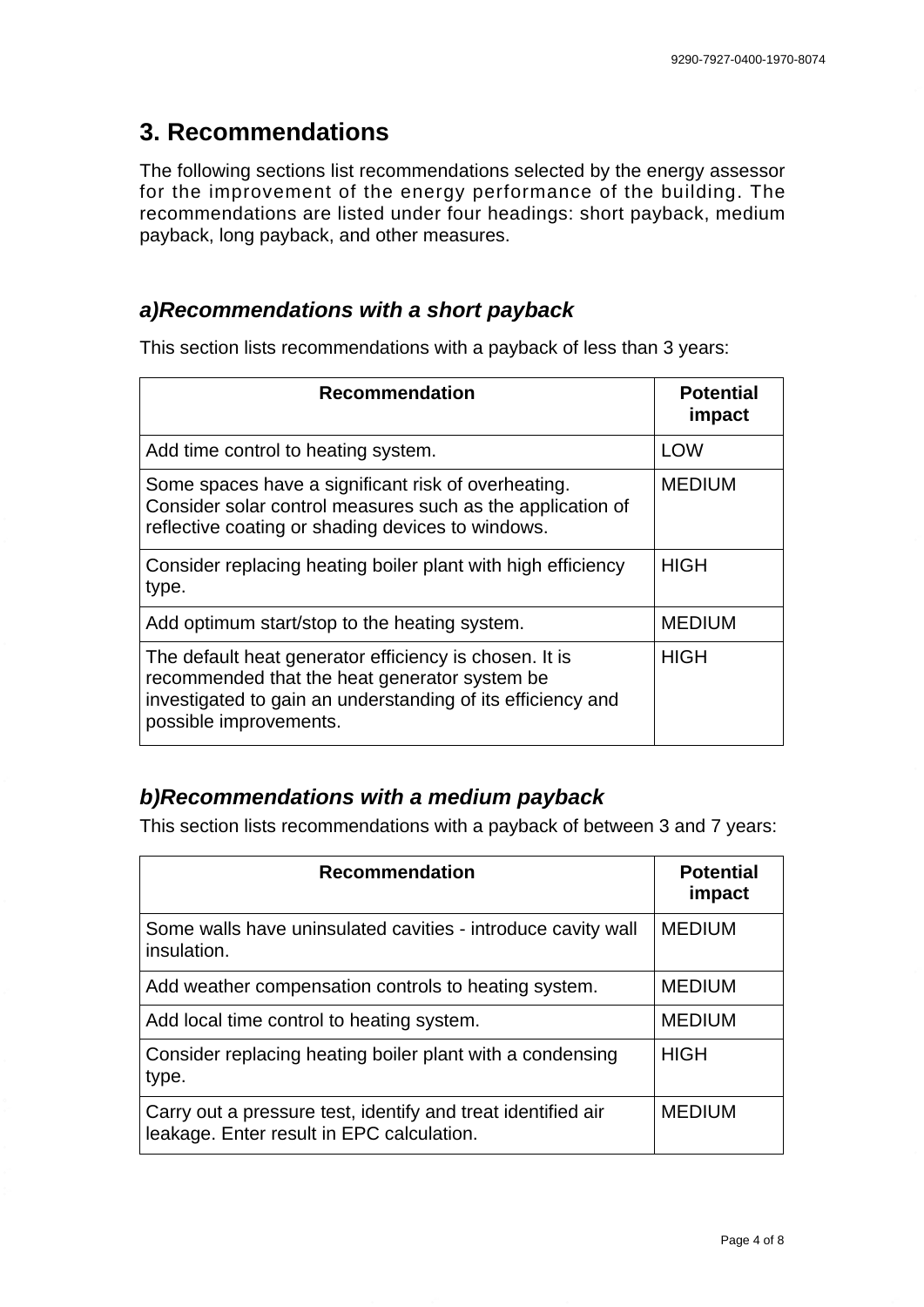#### **c) Recommendations with a long payback**

This section lists recommendations with a payback of more than 7 years:

| <b>Recommendation</b>                                                                                                                                                                | <b>Potential</b><br>impact |
|--------------------------------------------------------------------------------------------------------------------------------------------------------------------------------------|----------------------------|
| Some floors are poorly insulated - introduce and/or improve<br>insulation. Add insulation to the exposed surfaces of floors<br>adjacent to underground, unheated spaces or exterior. | <b>MEDIUM</b>              |
| The default chiller efficiency is chosen. It is recommended<br>that the chiller system be investigated to gain an<br>understanding of its efficiency and possible improvements.      | <b>LOW</b>                 |
| Consider installing building mounted wind turbine(s).                                                                                                                                | <b>LOW</b>                 |
| Consider installing solar water heating.                                                                                                                                             | <b>LOW</b>                 |
| Consider installing PV.                                                                                                                                                              | <b>LOW</b>                 |

#### **d) Other recommendations**

This section lists other recommendations selected by the energy assessor, based on an understanding of the building, and / or based on a valid existing energy report.

No recommendations defined by the energy assessor have been identified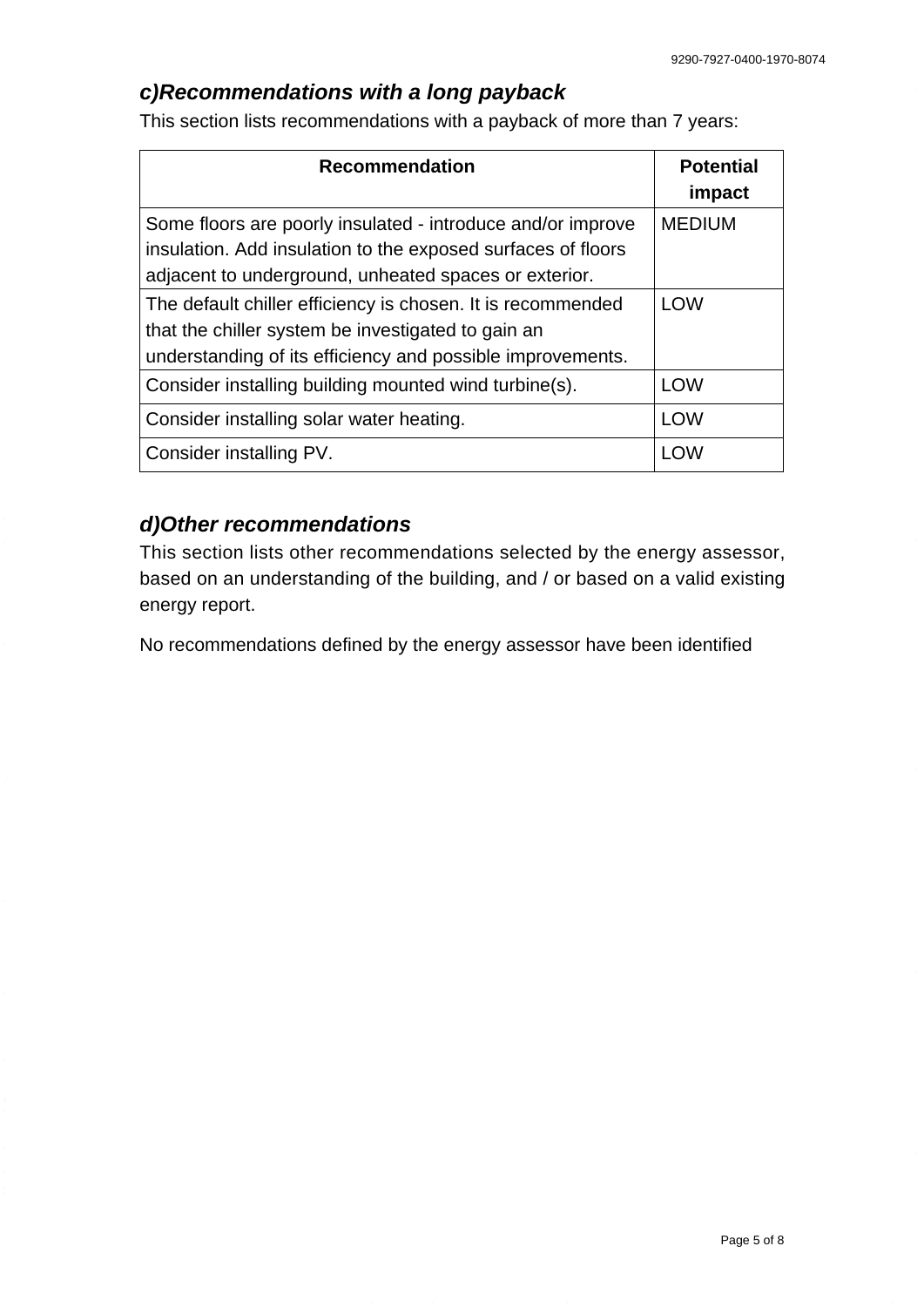#### **4. Next steps**

#### **a) Your Recommendation Report**

As the building occupier, regulation 10(1) of SI 2007:991 requires that an Energy Performance Certificate "must be accompanied by a recommendation report".

You must be able to produce a copy of this Recommendation Report within seven days if requested by an Enforcement Authority under regulation 39 of SI 2007:991.

This Recommendation Report has also been lodged on the Government's central register. Access to the report, to the data used to compile the report, and to previous similar documents relating to the same building can be obtained by request through the Non-Dwellings Register [\(www.epcregister.com\)](http://www.epcregister.com) using the report reference number of this document.

#### **b) Implementing recommendations**

The recommendations are provided as an indication of opportunities that appear to exist to improve the building's energy efficiency.

The calculation tool has automatically produced a set of recommendations, which the Energy Assessor has reviewed in the light of his / her knowledge of the building and its use. The Energy Assessor may have comments on the recommendations based on his / her knowledge of the building and its use. The Energy Assessor may have inserted additional measures in section 3d (Other Recommendations). He / she may have removed some automatically generated recommendations or added additional recommendations.

These recommendations do not include matters relating to operation and maintenance which cannot be identified from the calculation procedure.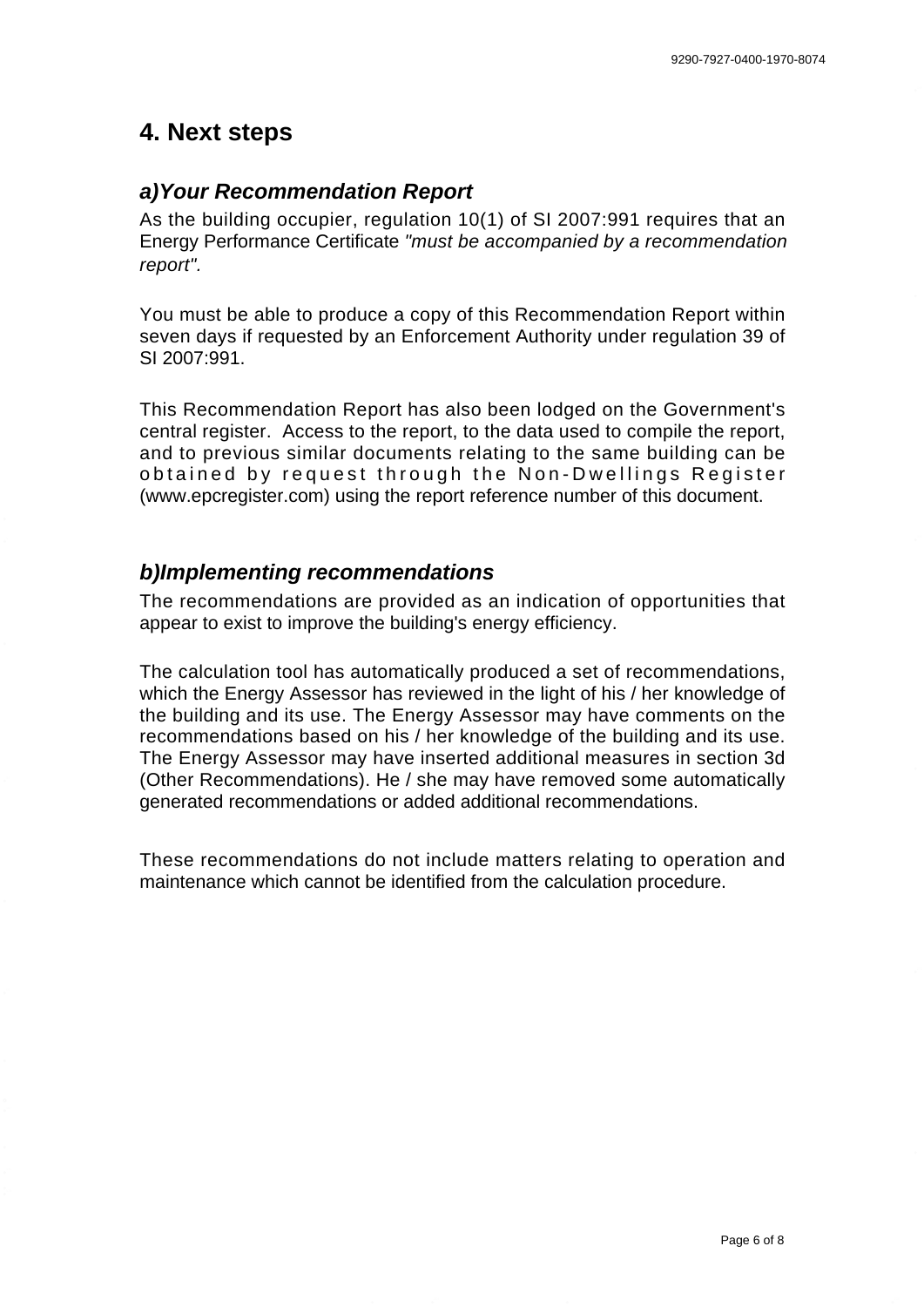#### **c) Legal disclaimer**

The advice provided in this Recommendation Report is intended to be for information only. Recipients of this Recommendation Report are advised to seek further detailed professional advice before reaching any decision on how to improve the energy performance of the building.

#### **d) Complaints**

Details of the assessor and the relevant accreditation scheme are on this report and the energy performance certificate. You can get contact details of the accreditation scheme from our website [at www.communities.gov.uk/epbd,](http://www.communities.gov.uk/epbd) together with details of their procedures for confirming authenticity of a certificate and for making a complaint.